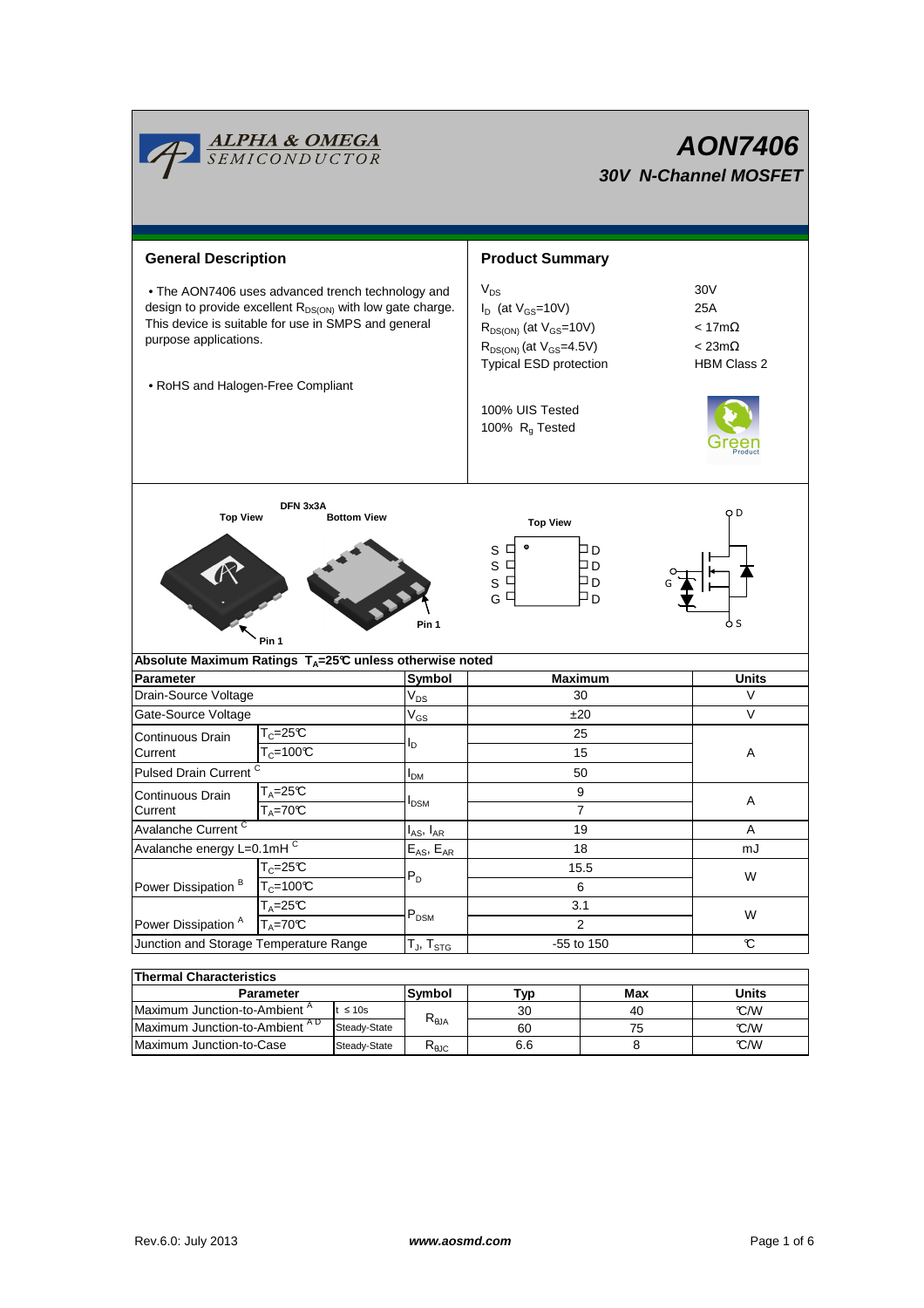

#### **Electrical Characteristics (TJ=25°C unless otherwise noted)**

| Symbol                                 | <b>Parameter</b>                      | <b>Conditions</b>                                                                         |                   | Min | <b>Typ</b> | <b>Max</b> | <b>Units</b> |
|----------------------------------------|---------------------------------------|-------------------------------------------------------------------------------------------|-------------------|-----|------------|------------|--------------|
| <b>STATIC PARAMETERS</b>               |                                       |                                                                                           |                   |     |            |            |              |
| $BV_{DSS}$                             | Drain-Source Breakdown Voltage        | $I_D = 250 \mu A$ , $V_{GS} = 0V$                                                         |                   | 30  |            |            | V            |
| $I_{DSS}$                              | Zero Gate Voltage Drain Current       | $V_{DS}$ =30V, $V_{GS}$ =0V                                                               |                   |     |            | 1          |              |
|                                        |                                       |                                                                                           | $T_{\rm J}$ =55°C |     |            | 5          | μA           |
| l <sub>GSS</sub>                       | Gate-Body leakage current             | $V_{DS} = 0V$ , $V_{GS} = \pm 16V$                                                        |                   |     |            | 10         | μA           |
| $V_{GS(th)}$                           | Gate Threshold Voltage                | V <sub>DS</sub> =V <sub>GS</sub> I <sub>D</sub> =250µA                                    |                   | 1.2 | 1.8        | 2.4        | $\vee$       |
| $I_{D(ON)}$                            | On state drain current                | $V_{GS}$ =10V, $V_{DS}$ =5V                                                               |                   | 50  |            |            | A            |
| $R_{DS(ON)}$                           | Static Drain-Source On-Resistance     | $V_{GS}$ =10V, $I_D$ =9A                                                                  |                   |     | 14         | 17         |              |
|                                        |                                       |                                                                                           | $Tj=125C$         |     | 20         | 24         | $m\Omega$    |
|                                        |                                       | $V_{GS}$ =4.5V, $I_D$ =8A                                                                 |                   |     | 18         | 23         | $m\Omega$    |
| $g_{FS}$                               | <b>Forward Transconductance</b>       | $V_{DS} = 5V$ , $I_D = 9A$                                                                |                   |     | 40         |            | S            |
| $V_{SD}$                               | Diode Forward Voltage                 | $IS=1A, VGS=0V$                                                                           |                   |     | 0.75       | 1          | V            |
| $I_{\tt S}$                            | Maximum Body-Diode Continuous Current |                                                                                           |                   |     |            | 15         | A            |
|                                        | <b>DYNAMIC PARAMETERS</b>             |                                                                                           |                   |     |            |            |              |
| $C_{iss}$                              | Input Capacitance                     | $V_{GS}$ =0V, $V_{DS}$ =15V, f=1MHz                                                       |                   | 600 | 740        | 888        | pF           |
| $C_{\rm oss}$                          | <b>Output Capacitance</b>             |                                                                                           |                   | 77  | 110        | 145        | pF           |
| $C_{\rm rss}$                          | Reverse Transfer Capacitance          |                                                                                           |                   | 50  | 82         | 115        | pF           |
| $R_{q}$                                | Gate resistance                       | $V_{GS}$ =0V, $V_{DS}$ =0V, f=1MHz                                                        |                   | 0.5 | 1.1        | 1.7        | Ω            |
|                                        | <b>SWITCHING PARAMETERS</b>           |                                                                                           |                   |     |            |            |              |
| $Q_g(10V)$                             | <b>Total Gate Charge</b>              | $V_{\text{GS}}$ =10V, $V_{\text{DS}}$ =15V, $I_{\text{D}}$ =9A                            |                   | 12  | 15         | 18         | nC           |
| $Q_q(4.5V)$                            | <b>Total Gate Charge</b>              |                                                                                           |                   | 6   | 7.5        | 9          | nC           |
| $\mathsf{Q}_{\mathsf{gs}}$             | Gate Source Charge                    |                                                                                           |                   |     | 2.5        |            | nС           |
| $\mathsf{Q}_{\underline{\mathsf{gd}}}$ | Gate Drain Charge                     |                                                                                           |                   |     | 3          |            | nC           |
| $t_{D(on)}$                            | Turn-On DelayTime                     | $V_{GS}$ =10V, V <sub>DS</sub> =15V, R <sub>L</sub> =1.67Ω,<br>$R_{\text{GEN}} = 3\Omega$ |                   |     | 5          |            | ns           |
| $t_r$                                  | Turn-On Rise Time                     |                                                                                           |                   |     | 3.5        |            | ns           |
| $t_{D(off)}$                           | <b>Turn-Off DelayTime</b>             |                                                                                           |                   |     | 19         |            | ns           |
| $t_f$                                  | <b>Turn-Off Fall Time</b>             |                                                                                           |                   |     | 3.5        |            | ns           |
| $t_{rr}$                               | Body Diode Reverse Recovery Time      | $I_F = 9A$ , dl/dt=500A/ $\mu$ s                                                          |                   | 6   | 8          | 10         | ns           |
| $Q_{rr}$                               | Body Diode Reverse Recovery Charge    | $I_F = 9A$ , dl/dt=500A/ $\mu$ s                                                          |                   | 14  | 18         | 22         | nC           |

A. The value of R<sub>θJA</sub> is measured with the device mounted on 1in<sup>2</sup> FR-4 board with 2oz. Copper, in a still air environment with T<sub>A</sub> =25°C. The Power dissipation P<sub>DSM</sub> is based on R<sub>6JA</sub> t  $\leq$  10s value and the maximum allowed junction temperature of 150°C. The value in any given application depends on the user's specific board design.

B. The power dissipation P<sub>D</sub> is based on T<sub>J(MAX)</sub>=150°C, using junction-to-case thermal resistance, and is more useful in setting the upper dissipation limit for cases where additional heatsinking is used.

C. Repetitive rating, pulse width limited by junction temperature  $T_{J(MAX)}$ =150°C. Ratings are based on low frequency and duty cycles to keep initial  $T_J = 25^\circ$  C.

D. The  $R_{\thetaJA}$  is the sum of the thermal impedence from junction to case  $R_{\thetaJC}$  and case to ambient.

E. The static characteristics in Figures 1 to 6 are obtained using <300us pulses, duty cycle 0.5% max.

F. These curves are based on the junction-to-case thermal impedence which is measured with the device mounted to a large heatsink, assuming a maximum junction temperature of  $T_{J(MAX)}$ =150° C. The SOA curve provides a single pulse rating.

G. The maximum current rating is package limited.

H. These tests are performed with the device mounted on 1 in<sup>2</sup> FR-4 board with 2oz. Copper, in a still air environment with T<sub>A</sub>=25°C.

THIS PRODUCT HAS BEEN DESIGNED AND QUALIFIED FOR THE CONSUMER MARKET. APPLICATIONS OR USES AS CRITICAL COMPONENTS IN LIFE SUPPORT DEVICES OR SYSTEMS ARE NOT AUTHORIZED. AOS DOES NOT ASSUME ANY LIABILITY ARISING OUT OF SUCH APPLICATIONS OR USES OF ITS PRODUCTS. AOS RESERVES THE RIGHT TO IMPROVE PRODUCT DESIGN, FUNCTIONS AND RELIABILITY WITHOUT NOTICE.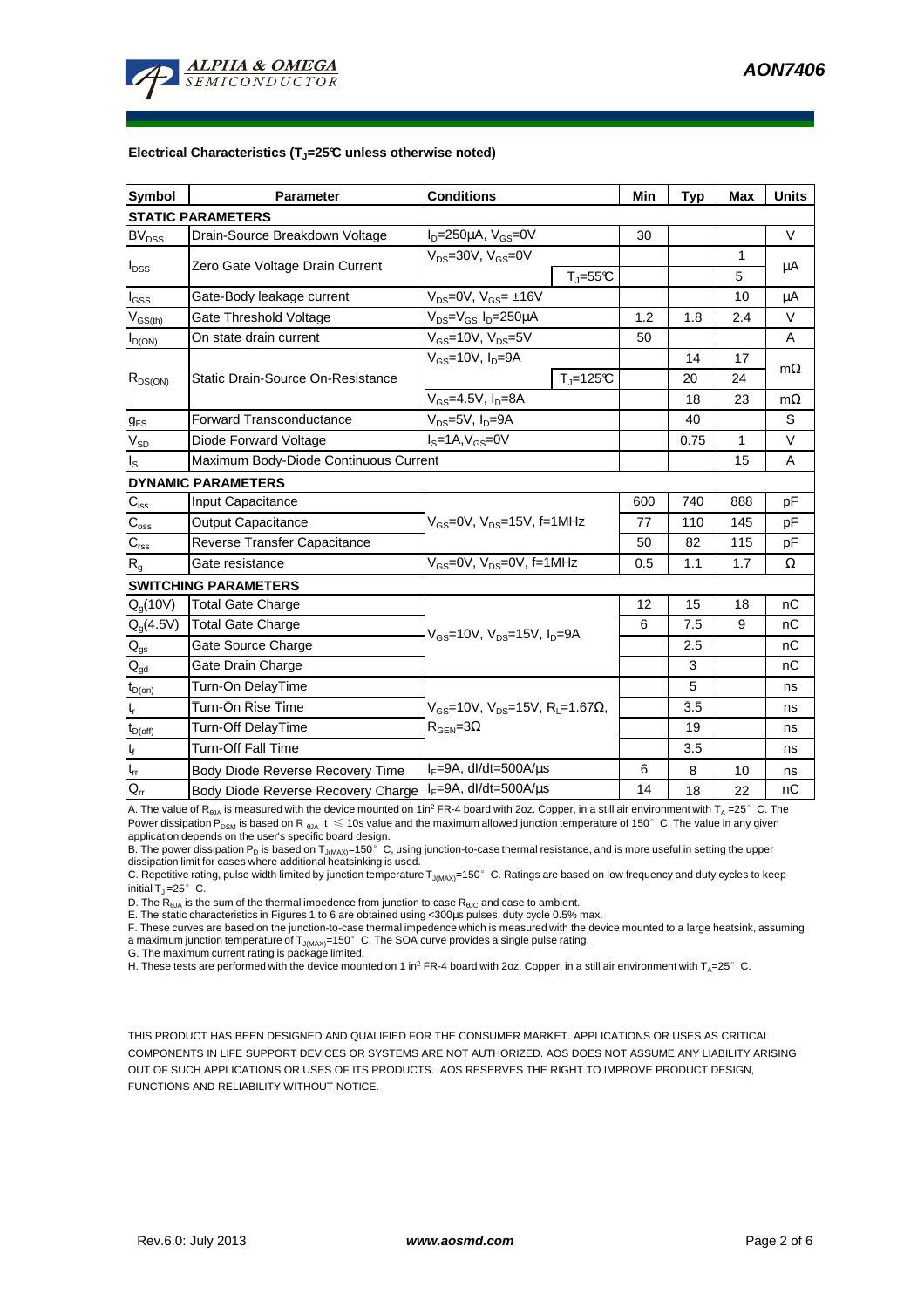

## **TYPICAL ELECTRICAL AND THERMAL CHARACTERISTICS**

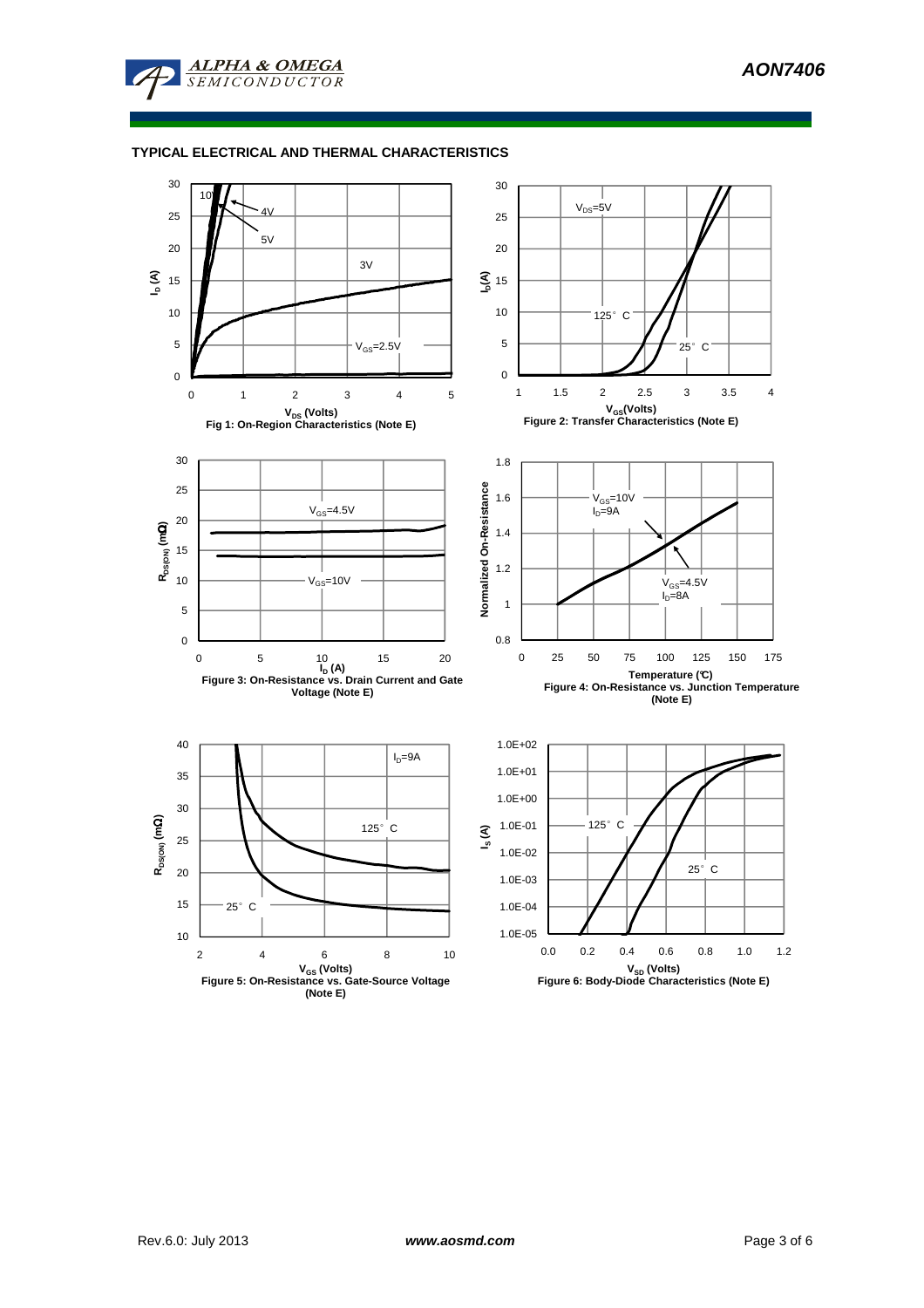

## **TYPICAL ELECTRICAL AND THERMAL CHARACTERISTICS**



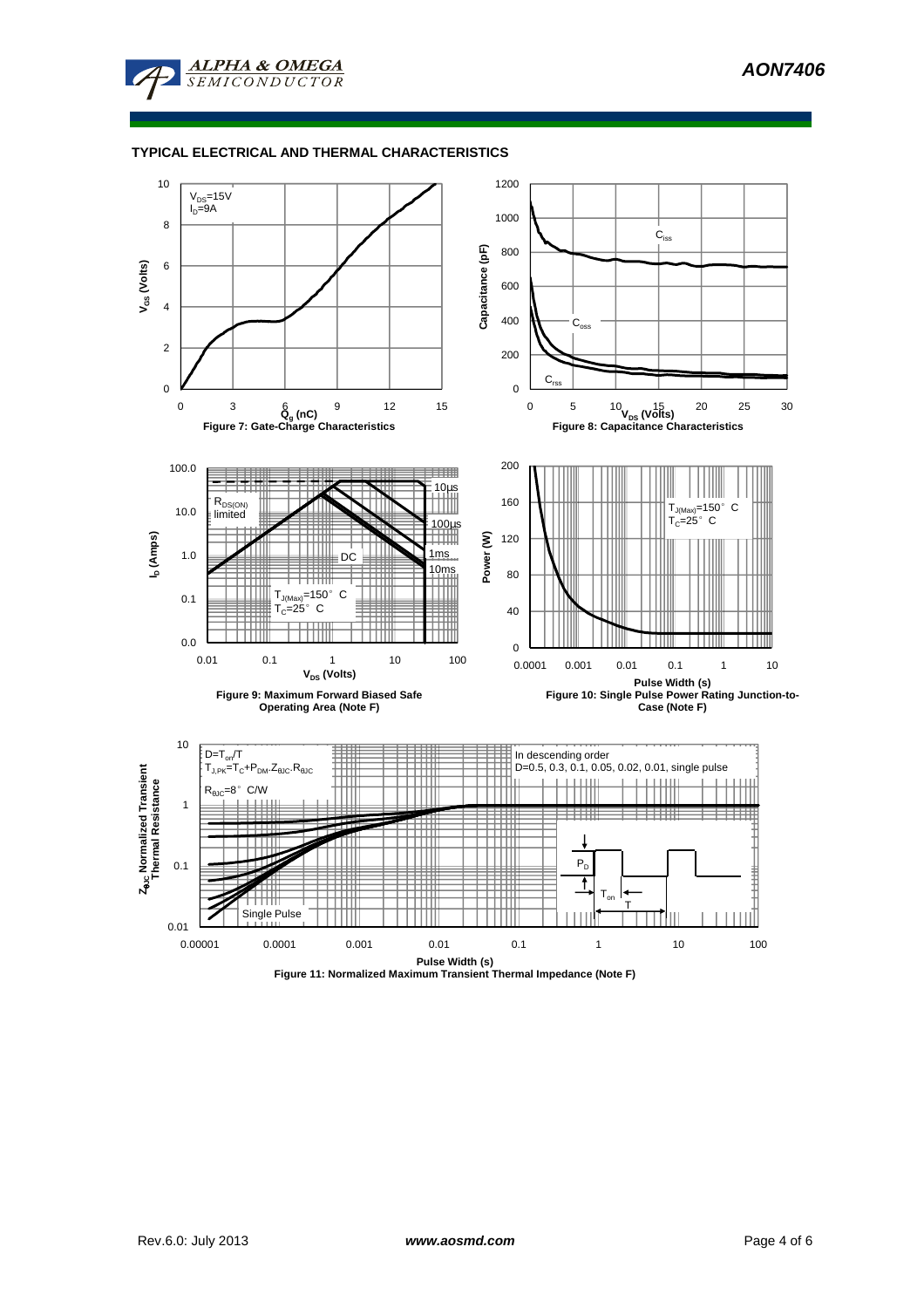

### **TYPICAL ELECTRICAL AND THERMAL CHARACTERISTICS**